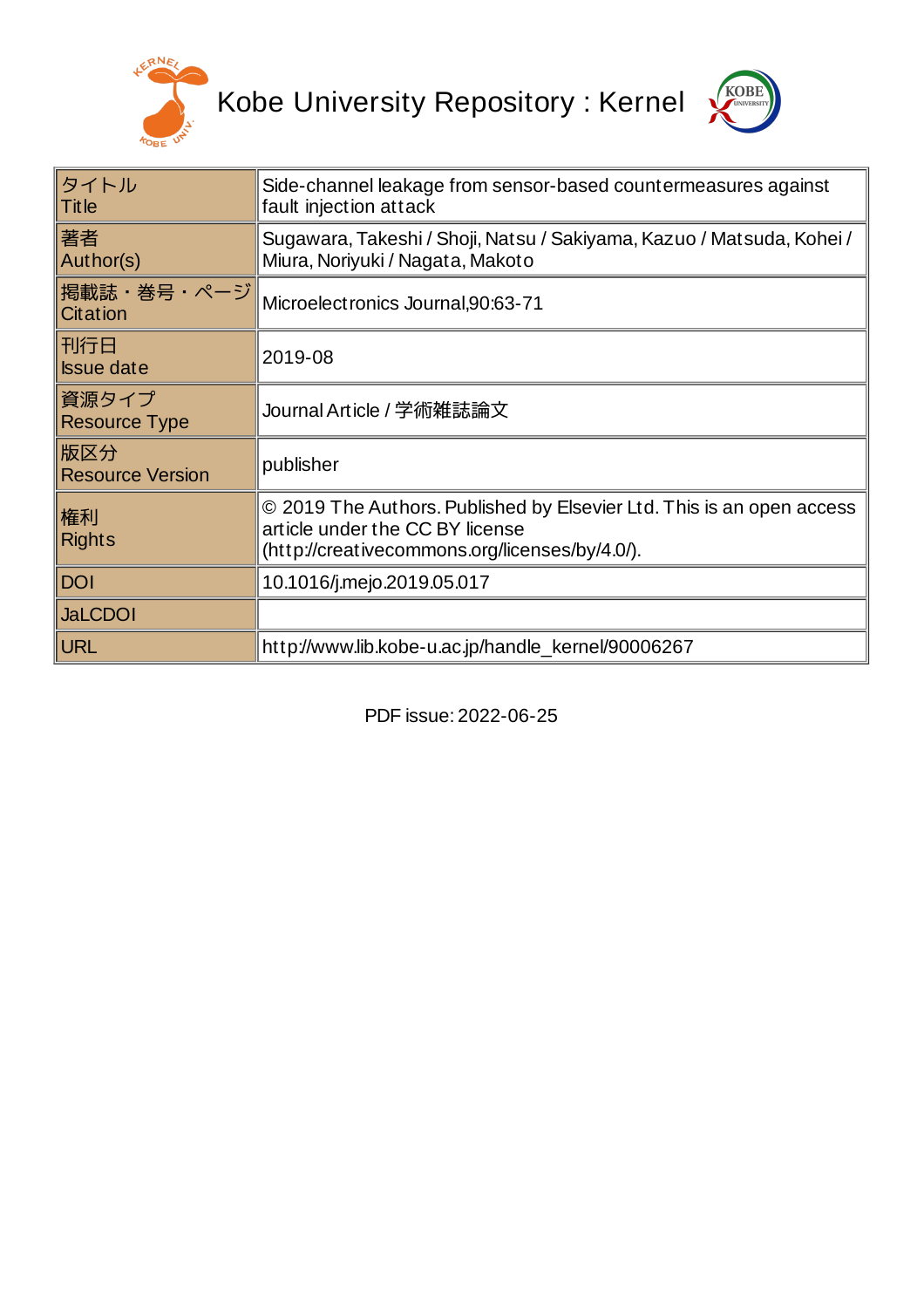Contents lists available at [ScienceDirect](http://www.sciencedirect.com/science/journal/)



# Microelectronics Journal



journal homepage: [www.elsevier.com/locate/mejo](http://www.elsevier.com/locate/mejo)

# Side-channel leakage from sensor-based countermeasures against fault injection attack[☆](#page-1-0)



Takeshi Sugawara <sup>[a,](#page-1-1)[∗](#page-1-2)</sup>, Natsu Shoji <sup>a</sup>, Kazuo Sakiyama <sup>a</sup>, Kohei Matsuda <sup>b</sup>, Noriyuki Miura <sup>b</sup>, Makoto Nagata [b](#page-1-3)

<span id="page-1-3"></span><span id="page-1-1"></span><sup>a</sup> *The University of Electro-Communications, Tokyo, Japan* <sup>b</sup> *Kobe University, Kobe, Japan*

# ARTICLE INFO

*Keywords:* Fault injection attack Fault detector Probing attack Ineffective fault analysis Linear cryptanalysis

# ABSTRACT

In laser fault injection, an attacker injects laser to a chip implementing cryptography and exploits a fault to attack the cryptography. A promising approach to counteract fault injection attack is to detect an attempt of fault injection using sensors. In such a sensor-based countermeasure, a sensor detects a physical anomaly and raises an alarm so that the system can react to the attempt of an attack properly. Among them, the bit-flip detector, that detects a short-circuit current induced by a laser fault injection, is actively studied as an efficient realization. In this paper, we give the first security evaluation of the bit-flip detector. We show that an attacker can reveal an internal state by observing how the sensor reacts to laser fault injection. The leakage leads to a variant of probing attack that is feasible non-invasively. We also propose a new cryptanalytic technique that efficiently exploit the leakage to attack AES.

# **1. Introduction**

In 1997, Boneh, Demillio, and Lipton proposed a novel attack on cryptography based on analyzing a faulty ciphertext released as a result of physical stress applied to an implementation of cryptography [\[1\]](#page-8-0). The class of attacks is now called fault injection attack or fault analysis and is one of the main security issues in implementations of cryptography. So far, new attacks and defenses have been studied for nearly two decades [\[13\]](#page-9-0).

There are many ways to inject faults involving clock glitching, voltage glitching, overclocking, and electromagnetic injection [\[13\]](#page-9-0). Among them, laser fault injection (LFI) is one of the most effective ways of injecting faults because of its high spatial and temporal resolutions [\[7,](#page-8-1)[25\]](#page-9-1).

Fault injection attack is a serious concern in the industry. Modern secure products such as smartcard should implement countermeasures against fault injection attack. Security certification, such as Common Criteria, enforces penetration testing of such products against fault injection attack. Consequently, there are LFI instruments commercially available for security assessment [\[24\]](#page-9-3).

So far, researchers have proposed various countermeasures against fault injection attack. There is a class of countermeasures that detect a fault by using recalculation or an error detection code [\[13\]](#page-9-0). The major drawback of these countermeasures is a large performance penalty. Meanwhile, there is an emerging class of countermeasures based on sensors. In such countermeasure, a sensor detects an attempt of fault injection and raises an alarm. Upon the alarm, the system terminates an ongoing cryptographic operation and prevents a potentially faulty ciphertext from releasing. The countermeasure thwarts a large class of attacks that require faulty ciphertexts, e.g., differential fault analysis [\[3\]](#page-8-2).

Conventionally, photodetectors have been used to detect laser fault injection [\[5,](#page-8-3)[14\]](#page-9-4). However, photodetectors only cover the photosensitive area within the sensor, and thus increasing the coverage is costly. To address the problem, researchers are studying alternative sensors [\[2](#page-8-4)[,4](#page-8-5)[,8,](#page-8-6)[14](#page-9-4)[,17](#page-9-5)[,18,](#page-9-6)[21,](#page-9-7)[23,](#page-9-8)[29,](#page-9-9)[30\]](#page-9-10). As we will describe later, LFI inevitably

<https://doi.org/10.1016/j.mejo.2019.05.017>

Received 22 November 2018; Received in revised form 12 April 2019; Accepted 20 May 2019 Available online 23 May 2019

0026-2692/© 2019 The Authors. Published by Elsevier Ltd. This is an open access article under the CC BY license [\(http://creativecommons.org/licenses/by/4.0/\)](http://creativecommons.org/licenses/by/4.0/).

<span id="page-1-0"></span><sup>☆</sup> A preliminary version of this paper appeared in Workshop on Fault Diagnosis and Tolerance in Cryptography (FDTC2017) [\[27\]](#page-9-2). In this version, Sect. 3 is fully updated to cover (i) more sensors involving BBICS, (ii) multiple-input gates, (iii) laser fault injection on multiple transistors, (iv) errors in sensors. We also discuss countermeasures against the proposed attack. <sup>∗</sup> Corresponding author.

<span id="page-1-2"></span>*E-mail address:* [sugawara@uec.ac.jp](mailto:sugawara@uec.ac.jp) (T. Sugawara).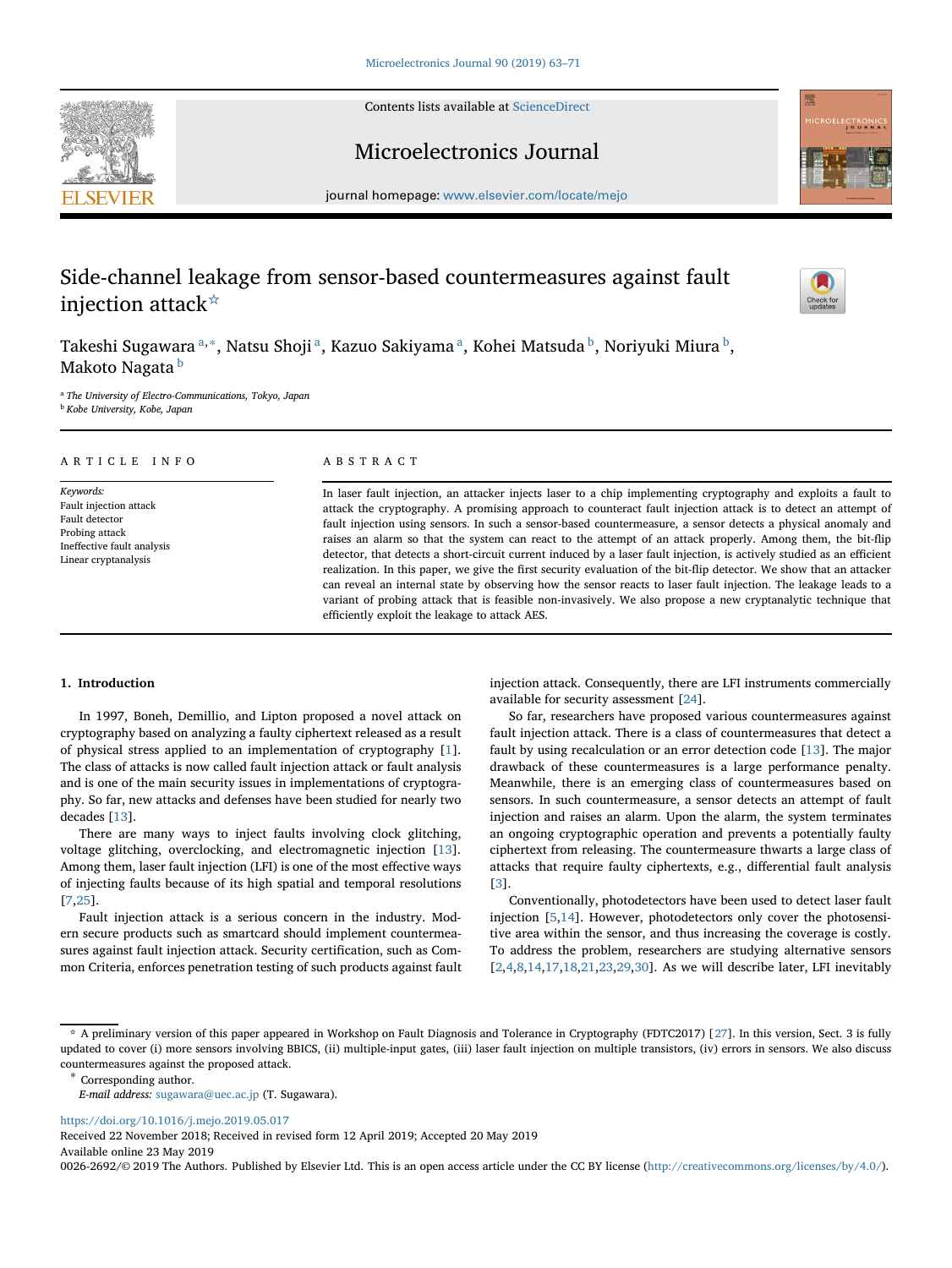causes a short circuit before making a bit flip. The alternative sensors detect electrical phenomena caused by the short circuit. Since such electrical phenomena quickly propagate through a chip, the sensor efficiently covers a larger area. In this paper, we call such sensors as the *bit-flip detector*.

A new feature sometimes introduces a new attack surface. In this paper, we give the first security analysis of the *bit-flip detector*. Firstly, we show that an attacker can abuse the *bit-flip detector* as a new side channel. The side-channel enables the attacker to probe a 1-bit value in the target chip. Secondly, we propose a new cryptanalytic method that efficiently exploit the leakage. More specifically, contributions of the paper are summarized as follows.

- 1. We propose the first attack on the sensor-based countermeasure against LFI which transforms the sensor into an oracle that leaks an internal state of a target. The proposed attack is also the first realization of probing attack that is feasible non-invasively. We give a thorough discussion on the condition, target, and countermeasures on the proposed attack.
- 2. As an abstraction of the proposed attack, we show a new class of probing attacks in which ciphertext is conditionally available. We propose a new cryptanalytic technique, based on linear cryptanalysis, that works efficiently in the new setting.

These contributions are crucial for improving the security of a system equipped with *bit-flip detector*.

This paper is organized as follows. In Sect. 2, we briefly review previous works on the mechanism behind LFI, the sensor-based countermeasure against LFI, and the conventional attacks. In Sect. 3, we describe the proposed side-channel leakage from the bit-flip detector. In Sect. 4, we describe the cryptanlaytic attack on AES using the sidechannel leakage. Sect. 5 is a conclusion.

#### **2. Preliminary**

# *2.1. Laser fault injection*

We exemplify the LFI mechanism with a cross-coupled inverter, an essential part for memorizing data in static ram (SRAM) and flip-flops, shown in [Fig. 1.](#page-2-0) We inject a laser on the transistor  $M_{P1}$ . When a laser is injected into a reversely biased PN-junction, the junction becomes temporarily conductive because of the photoelectric effect. We can model the phenomenon with a resistor and a current source as shown in [Fig. 1.](#page-2-0)

The state of the cross-coupled inverter can be either  $Y = High$ or *Y* = Low. If *Y* = Low, the transistor states are  $M_{P1}$  = OFF and  $M_{N1}$  = ON. When  $M_{P1}$  becomes conductive as a result of LFI, it causes a short circuit between  $V_{DD}$  and GND as shown in [Fig. 1-](#page-2-0)(left). That makes the voltage at *Y* higher, and when *Y* exceeds a threshold voltage,



<span id="page-2-1"></span>**Fig. 2.** Position-dependent bit-set/reset faults.

the state of the cross-coupled inverter changes. As a result, the value of *Y* is flipped. If  $Y = High$ , on the other hand, the transistor states are  $M_{P1}$  = ON and  $M_{N1}$  = OFF. Since  $M_{P1}$  is already conductive, LFI does nothing on *Y* as shown in [Fig. 1-](#page-2-0)(right). As a result, the stored bit stays unchanged.

The bit-set and bit-reset faults describe the above behavior:

**Definition 1.** [Bit-set/reset faults] A fault is said to be the bit-set fault if a target bit is forcibly set as 1 as a result of an injection. Similarly, a fault is said to be the bit-reset fault if a target is forcibly set as 0 as a result of an injection.

In the previous Example, LFI on  $M_{p_1}$  makes a bit-set fault regarding *Y*. LFI on  $M_{N2}$  also makes a bit-set fault. Similarly, we can easily verify that LFI on either  $M_{N1}$  and  $M_{P2}$  makes a bit-reset fault regarding *Y*. That means the target transistor determines the direction of the unidirectional fault. The attacker can control the target bit and direction by illuminating a specific region of a layout of a cross-coupled inverter as shown in [Fig. 2.](#page-2-1)

The above discussion assumes a high-resolution LFI that affects a single transistor only. A laser spot should be sufficiently small to achieve such a high resolution (see [Fig. 2\)](#page-2-1). Consequently, such a highly selective LFI is expected to become more difficult as the target CMOS technology node becomes smaller. To verify the feasibility, researchers are racing to show successful experimental results in smaller technology nodes. At the time of writing, Dutertre et al. [\[7\]](#page-8-1) has a record. They showed that a single-bit bit-set/reset fault is still possible in a D flipflop in a 28-nm ASIC. Besides, Selmke et al. reported that the fault is possible in a BRAM in 45-nm FPGA [\[25\]](#page-9-1). Although the 28-nm and 45 nm technology nodes are not the states of the art, industries will keep using such mature technology nodes for low-cost embedded devices in the next decade. Consequently, countermeasures against LFI are still in need.



<span id="page-2-0"></span>**Fig. 1.** Mechanism behind laser fault injection [\[18\]](#page-9-6).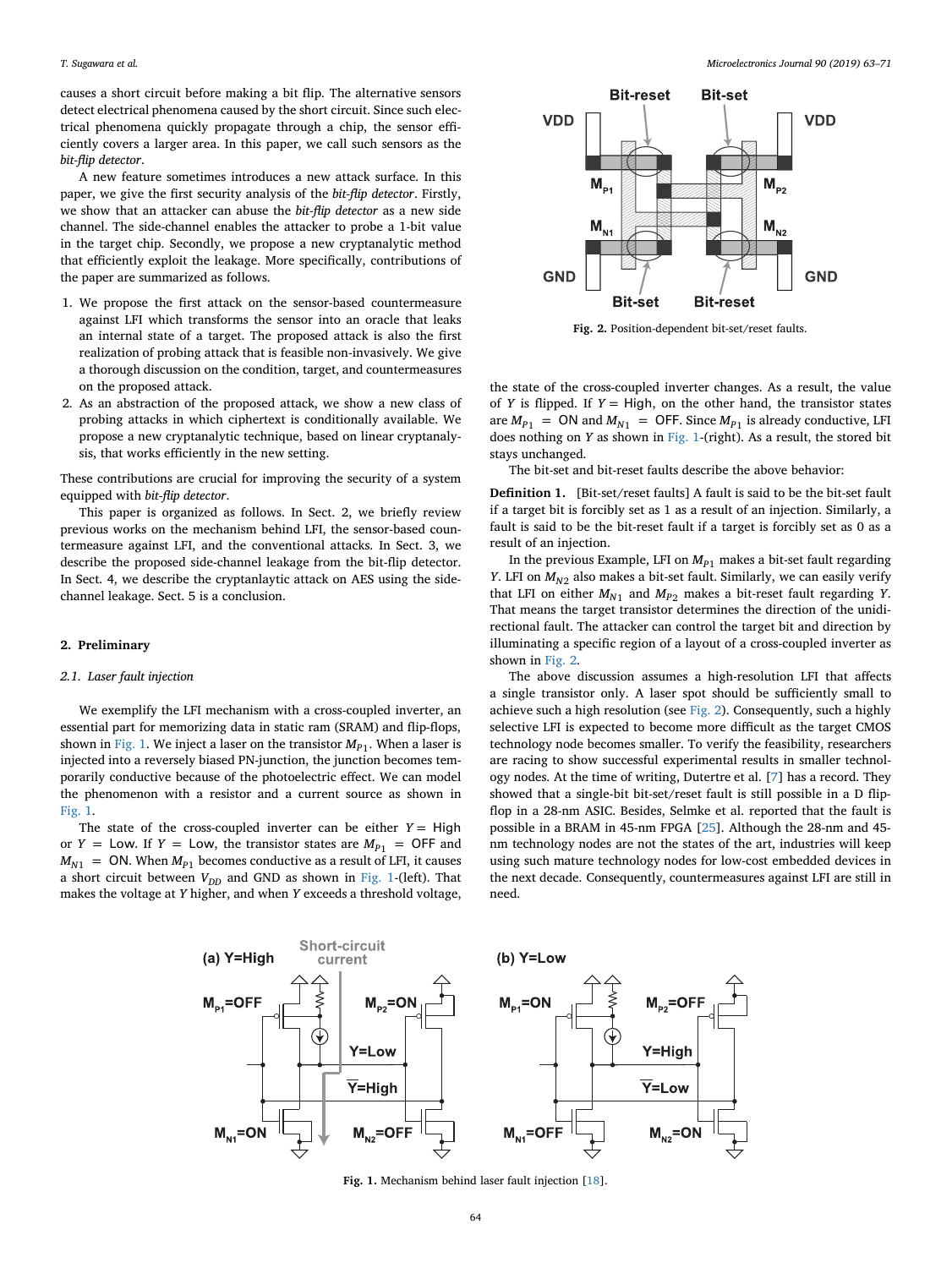

**Fig. 3.** Cross-coupled inverter equipped with sensors for detecting LFI.

# *2.2. Bit-flip detector*

Since a fault injection applies an unusual physical stresses, detecting it using a sensor is a practical approach. Such a sensor-based countermeasure can be more efficient compared to alternative countermeasures using either recalculation or error detection code.

Conventionally, photodetectors have been used to detect LFI [\[5,](#page-8-3)[14\]](#page-9-4). However, a photodetector only detects a light in a photosensitive area. Therefore, a large circuit area should be devoted to increasing coverage.

The *bit-flip detector* has been studied as an alternative way to detect LFI in the last decade [\[8,](#page-8-6)[17](#page-9-5)[,18\]](#page-9-6). As described in Sect. 2.1, LFI induces a short circuit between  $V_{DD}$  and GND before causing a bit flip. The idea behind the bit-flip detector is to detect LFI through electrical phenomena caused by the short circuit. Since the short circuit causes electrical phenomena that easily propagate through a chip, a small sensor can cover a larger area compared to photodetectors.

Many *bit-flip detectors* base on the bulk built-in current sensor (BBICS) proposed by Neto et al. [\[23\]](#page-9-8) for detecting soft errors. BBICS can be modeled as a current sensor (an ammeter) measuring currents that go through N-well and P-substrate as shown in [Fig. 3.](#page-3-0) When an LFI induces a short-circuit current, the BBICS efficiently detects it. If the reading of the current sensor exceeds a pre-determined threshold, the sensor raises the alarm for LFI.

The effectiveness of BBICS for detecting LFI is experimentally validated in 28-nm and 90-nm chips [\[4,](#page-8-5)[29,](#page-9-9)[30\]](#page-9-10). We recommend the paper by Bastos et al. for a comprehensive survey on BBICS [\[2\]](#page-8-4). Beside improving each sensor, efficient integration is also studied. Dutertre et al. proposed circuit architecture for tuning sensitivity of BBICS [\[8\]](#page-8-6). Matsuda et al. proposed a distributed sensor layout and a circuit for a reaction that immediately cuts a power supply upon detection [\[17\]](#page-9-5).

#### *2.3. Related attacks on cryptography*

### *2.3.1. Probing attack on AES [\[26\]](#page-9-11).*

In probing attack, an attacker reads sensitive data by attaching a probe to wire in a target chip. Probing is not an easy task because on-chip wires are tiny. It requires expensive setup such as a focused ion beam which is categorized as a *bespoke* instrument [\[14\]](#page-9-4). The task is even more laborious if the chip is equipped with an anti-probing countermeasure such as active shielding [\[10\]](#page-8-7).

Since probing is expensive, an attacker wants to reduce the number of probing points to achieve a goal. It motivated a research challenge of breaking cryptography using the minimal number of probes [\[11\]](#page-8-8). Notably, Schmidt and Kim proposed a probing attack against AES [\[26\]](#page-9-11). They showed that a single probing point is sufficient to recover a full AES key under the chosen-message setting.

# *2.3.2. Ineffective Fault Analysis [\[6\]](#page-8-9).*

Clavier and Wurcker proposed ineffective fault analysis on an AESlike cipher [\[6\]](#page-8-9). In the following, we describe a step for recovering a 1-byte key. We assume that an attacker can force a byte in a circuit to zero by fault injection. The target is the S-box output denoted by S-box( $m_B \oplus k_B$ ) wherein  $m_B, k_B \in \{0, 1\}^8$  are target message and secret key bytes. The attacker repeatedly injects fault to AES encryptions with different messages until the attacker observes no fault, i.e., the fault is ineffective. The fault is ineffective if and only if S-box( $m_B \oplus k_B$ ) = 0. The fact enables the attacker to recover the key by calculating  $k_B = S$ -box<sup>-1</sup>(0)  $\oplus m_B$ .

<span id="page-3-0"></span>The essence of the ineffective fault analysis is to exploit a statistical bias within a subset of plaintext/ciphertext that survived a fault injection. Sugawara et al. proposed a variant of the Fault Sensitivity Analysis [\[15\]](#page-9-12) that find the bias using a collision-based distinguisher. More recently, Dobraunig et al. proposed the statistical ineffective fault analysis (SIFA) [\[9\]](#page-8-10) which detects the bias by evaluating the distribution using a test statistic. These attacks are efficient because they bypass the detection-based countermeasures.

# **3. Side-channel leakage from sensors**

#### *3.1. Laser-based probing*

The idea of the proposed attack is to learn secret information by observing how a sensor reacts to LFI. We first exemplify the idea with the cross-coupled inverter shown in [Fig. 1.](#page-2-0) The goal of the attacker is to reveal the unknown value *Y*. We assume that the attacker injects a laser on the transistor  $M_{p_1}$ . We further assume that the attacker can observe either the presence or absence of an alarm. As discussed in Sect. 2.1, an alarm is raised if  $Y = Low$  or logical 0. Therefore, the attacker knows that  $Y = 0$  by observing an alarm. If an alarm is missing, on the other hand, the attacker knows that  $Y = 1$ . The above procedure transforms the *bit-flip detector* into a side-channel oracle that leaks *Y*.

To the best of our knowledge, this is the first attack on sensor-based countermeasures for LFI. The essence that enabling the attack is the combination of (i) a bit-set/reset fault and (ii) a sensor that detects a bit flip. The attack applies to other countermeasures as far as the two conditions are satisfied. Moreover, this is the probing attack that can be conducted non-invasively. As described previously, the conventional probing attack requires a *bespoke* instrument. Meanwhile, a laser station for LFI is classified as a *specialized* instrument [\[14\]](#page-9-4). That means the proposed attack can be conducted using cheaper equipment compared to conventional probing attack.

We describe the idea more generally. Let  $\mathcal T$  be the set of all transistors comprising the target chip.  $P^{\mathcal{T}}$  represents the power set of  $\mathcal{T}$ . Then, we characterize the position to inject laser by a set of transistors covered by the laser.

**Definition 2.** [LFI position] The position to inject laser is represented by a set of transistors  $T \in P^T$  covered by the laser.

Let Predicate be a predicate on internal variables. Then, An LFI profile regarding Predicate is defined as follows.

<span id="page-3-1"></span>**Definition 3.** *[LFI profile] The LFI profile regarding* Predicate *namely*  $\Pi_{\text{Predicte}} \subset P^{\mathcal{T}}$  *is defined as*  $\overline{\phantom{a}}$ 

$$
\Pi_{\text{Predictive}} = \left\{ T \in P^T \mid T \text{ raises an alarm} \iff \text{Predictive is true} \right\}. \quad (1)
$$

It is important to note that [Definition 3](#page-3-1) involves the cases wherein (i) a laser spot covers more than one transistor and (ii) a multivariate predicate that will be discussed in Sect. 3.2.2.

**Example.** We express the example in [Fig. 1](#page-2-0) using  $\Pi_{\text{Predict}}$ . LFI on  $M_{P1}$  causes an alarm if and only if  $Y = 0$  and thus  $\{M_{P1}\}\in \Pi_{Y=0}$ . Similarly,  $\{M_{N2}\}\in\Pi_{Y=0}$ ,  $\{M_{P2}\}\in\Pi_{Y=1}$ , and  $\{M_{N1}\}\in\Pi_{Y=1}$ . Furthermore, the notation support LFI that cover more than one transistor. If a laser spot covers  $M_{P1}$  and  $M_{N2}$  simultaneously, there is an alarm if and only if  $Y = 0$ , and thus  $\{M_{p_1}, M_{N_2}\} \in \Pi_{Y=0}$ . Similarly,  ${M_{P2}, M_{N1}} \in \Pi_{Y=1}.$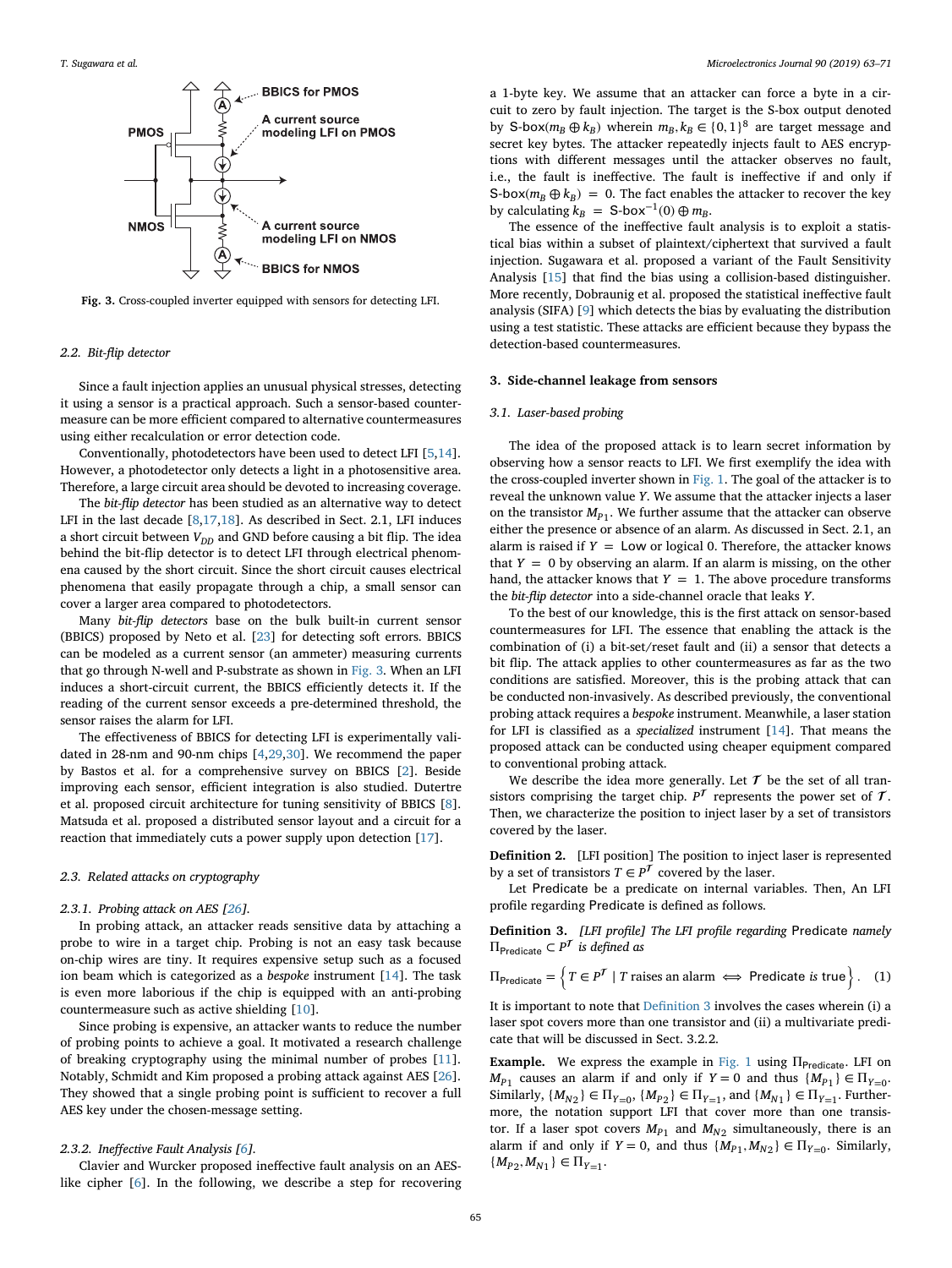The attacker can obtain an LFI position by profiling an open sample in which the attacker can control the value of Predicate. The availability of such an open sample is realistic. For Example, the attacker can purchase an unprogrammed chip on the market and use it as an open sample. There are many conventional attacks that assume profiling [\[19\]](#page-9-13). Consequently, attacks based on profiling are examined in penetration testing for certification [\[14\]](#page-9-4).

At the first step of profiling, the attacker sets Predicate  $=$  true and scans the chip surface with a laser. When there is an alarm at the position  $T \in P^{\mathcal{T}}$ , it means that

$$
T \text{ raises an alarm} \leftarrow \text{Predictive} \text{ is true.} \tag{2}
$$

At the second step, the attacker checks the converse for *T*: the attacker repeatedly injects a laser at *T* for all the possible parameters satisfying Predicate  $=$  false. If no alarm is observed, it means that

$$
T \text{ raises an alarm} \implies \text{Predictive is true}, \tag{3}
$$

and thus the attacker concludes that  $T \in \Pi_{\text{Predictive}}$ .

The cost of conducting the second step is a bottleneck that limits the number of transistors involved in a laser spot. A larger number of transistors means a larger number of variables in the predicate, and the number of cases that should be examined in the second step grows exponentially with the number of variables in the predicate.

The procedure of the proposed laser-based probing is shown in Alg. 1. In Alg. 1, the attacker injects a laser on the position  $T \in \Pi_{\text{Predicter}}$ . The sensor raises an alarm if and only if Predicate is true. Therefore, the attacker knows that the Predicate is true by observing the presence of an alarm. Conversely, a missing alarm indicates that the Predicate is false.

> **Algorithm 1** Laser-based probing  $L_{Predict}(T)$ . **Require:** The position of LFI  $T \in \Pi_{\text{Predicted}}$ **Ensure:** The value of the Predicate 1: Shot laser at position *T* 2: **if** alarm is raised **then**

- 3: Return true
- 4: **else**
- 5: Return false
- 6: **end if**

### *3.2. Target of probing*

In this section, we discuss the potential targets that can be exploited by the proposed attack.

#### *3.2.1. Memory and single-input gates*

As exemplified in Sect. 3.1, a cross-coupled inverter is susceptible to the attack. By attacking a cross-coupled inverter, the attacker can read the content of SRAM and flip-flops. If there is sufficiently many known LFI positions, the attacker can read data bit by bit by repeating Alg. 1. That is simple yet strong because the attacker may directly read sensitive data such as a secret key.

Alternatively, the attacker can probe logic gates in a combinatorial circuit. The extension is feasible because the *bit-flip detector* can detect a short-circuit current caused in combinatorial circuits [\[21\]](#page-9-7). An inverter is susceptible to the attack in the same way as a cross-coupled inverter. Consequently, logic gates accompanying inverters are also susceptible to the attack. [Fig. 4](#page-4-0) shows such logic gates. [Fig. 4-](#page-4-0)(a) is an AND gate composed of a NAND gate and an inverter. [Fig. 4-](#page-4-0)(b) shows a NAND gate accompanying output buffer for driving a large capacitive load. Most of logic gates in a standard-cell library fall in one of the two categories.

In contrast to memory, the state of logic gate can change multiple times during a clock period as shown in [Fig. 5.](#page-4-1) Such a transient switching is called *glitch*. The attacker is usually interested in the final state





**Fig. 4.** Circuit structures susceptible to laser-based probing: (a) AND gate composed of NAND + inverter, (b) NAND gate with output buffer.



<span id="page-4-1"></span><span id="page-4-0"></span>**Fig. 5.** Glitch.

rather than glitches of the target gate. Therefore, the attacker should make a LFI in the stationary period. Consequently, the laser-based probing on combinatorial circuits need a precise timing control compared to that on memory. From another viewpoint, the attacker can learn the duration of a glitchy period by the laser-based probing. Such an information leakage can enable another attack such as fault sensitivity analysis [\[15\]](#page-9-12), but it is beyond the scope of this paper. Additionally, an attacker has an opportunity to extend the stationary region by changing the clock frequency and/or cooling the circuit.

Why may the attacker want to probe a logic gate despite the additional difficulty regarding glitches? Firstly, it increases the number of target intermediate variables. As we will discuss in Sect. 4, probing on a specific intermediate variable enables an efficient attack. Secondly, probing on memory is relatively easy to thwart as we will discuss in Sect. 3.4. The probing on logic gates still works even after the countermeasure thwarts the probing on memory.

# *3.2.2. Multiple-input gates*

We can extend the proposed attack to logic gates having multiple inputs. We first exemplify the attack on the NAND gate shown in [Fig. 6.](#page-4-2) We first consider LFI on  $M_{P3}$ ,  $M_{P4}$ , or both. In these cases, a short circuit occurs if and only if  $M_{N3}$  = ON and  $M_{N4}$  = ON, or equivalently  $(A, B) = (1, 1)$ . Therefore, the presence of an alarm means  $(A, B) =$ (1, 1). Conversely, the absence of an alarm means  $(A, B) \neq (1, 1)$ . The LFI positions are expressed as  $\{M_{P3}\}, \{M_{P4}\}, \{M_{P3}, M_{P4}\}\in \Pi_{A=1\wedge B=1}$  with the notation in [Definition 3.](#page-3-1) Similarly, LFI on the NMOS transistors are obtained as summarized in [Table 1.](#page-5-0) It is important to note that the Predicate is multivariate.

We extend the above Example to an *n*-input logic gate expressed by  $f(x_1, \ldots, x_i, \ldots, x_n)$  where  $x_i$  represents the *i*th input. The pull-up network of the gate is conductive when



<span id="page-4-2"></span>**Fig. 6.** NAND gate.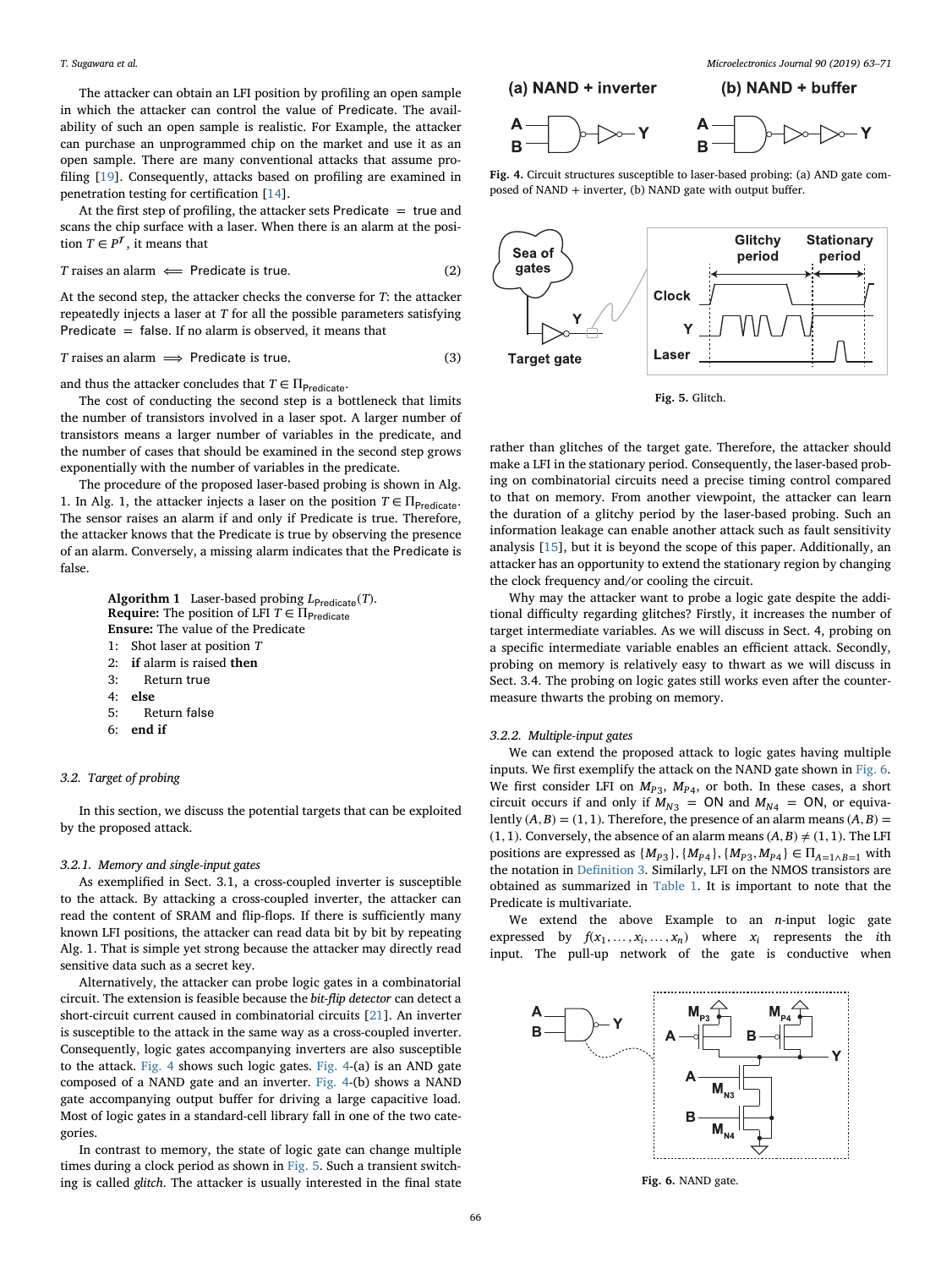**Table 1** LFI profiles for 2-input NAND gate.

<span id="page-5-0"></span>

| Transistor  | LFI target                                                            |
|-------------|-----------------------------------------------------------------------|
| <b>PMOS</b> | ${M_{p_3}}, {M_{p_4}}, {M_{p_3}}, {M_{p_4}} \in \Pi_{A=1 \wedge B=1}$ |
| <b>NMOS</b> | ${M_{N3}} \in \Pi_{A=0 \wedge B=1}$                                   |
| <b>NMOS</b> | ${M_{N4}} \in \Pi_{A=1 \wedge B=0}$                                   |

 $f(x_1, \ldots, x_i, \ldots, x_n) = 1$ . Conversely, The pull-down network is conductive when  $f(x_1, \ldots, x_i, \ldots, x_n) = 0$ . We consider an LFI on the PMOS transistor  $M_{p_i}$  controlled by  $x_i$ . In the original state,  $M_{p_i}$  should be OFF, or equivalently  $x_i = 1$ . A short circuit occurs when the pull-up network is originally OFF, and the LFI makes the pull-up network ON. The condition is expressed as

$$
\overline{f(x_1 = \hat{x}_1, \dots, x_i = 1, \dots, x_n = \hat{x}_n)}
$$

$$
\wedge f(x_1 = \hat{x}_1, \dots, x_i = 0, \dots, x_n = \hat{x}_n) = 1.
$$

If there exists unique<sup>[1](#page-5-1)</sup>  $\hat{x}_1, \ldots, \hat{x}_{i-1}, \hat{x}_{i+1}, \ldots, \hat{x}_n$  satisfying the above condition, we have

$$
\{M_{Pi}\}\in\Pi_{(x_1=\widehat{x}_1)\wedge\cdots\wedge(x_i=1)\wedge\cdots\wedge(x_n=\widehat{x}_n)}.\tag{4}
$$

Similarly, we can consider an LFI on the NMOS transistor  $M_{Ni}$  controlled by  $x_i$ .  $M_{Ni}$  is originally OFF when  $x_i = 0$ . A short circuit occurs when the pull-down network is originally OFF, and the LFI makes the pull-down network ON. The condition is expressed as

$$
f(x_1 = \dot{x}_1, ..., x_i = 0, ..., x_n = \dot{x}_n)
$$
  

$$
\land \overline{f(x_1 = \dot{x}_1, ..., x_i = 1, ..., x_n = \dot{x}_n)} = 1,
$$

If there exists unique  $\dot{x}_1, \ldots, \dot{x}_{i-1}, \dot{x}_{i+1}, \ldots, \dot{x}_n$  satisfying the condition, we have

$$
\{M_{Ni}\}\in\Pi_{(x_1=\dot x_1)\wedge\cdots\wedge(x_i=0)\wedge\cdots\wedge(x_n=\dot x_n)}.\hspace{1.5cm} (5)
$$

#### *3.3. Errors in sensing*

In this section, we discuss errors in the *bit flip detector*. So far, we considered an ideal sensor that detects a bit flip with 100% accuracy. In reality, however, the *bit flip detector* is error-prone.

The *bit flip detector* detects an anomaly by thresholding an analog physical quantity. The threshold is essential in discussing errors. In the *bit flip detector*, a false negative means a release of a faulty output which is unacceptable. Therefore, the threshold should be determined so that the probability of false negatives becomes negligibly small. [Fig. 7](#page-5-2) shows a probabilistic network representing the laser-based probing. The network is asymmetric because there is no false negative. Meanwhile, false positives can occur at the probability  $\epsilon$ .

An important observation is that if the attacker observes the absence of an alarm, it always means that there is no bit flip, or equivalently Predicate  $=$  false. Therefore, as far as the ineffective fault is used, the attacker can make error-free measurement. As shown in [Fig. 7,](#page-5-2) the probability to observe the absence of an alarm is  $(1 - \epsilon)/2$ . Consequently, to observe the absence of an alarm for *M* times, the attacker should make the laser-based probing 2 M/(1 –  $\epsilon$ ) times.

It is important to note that the attacker can reduce  $\epsilon$  by improving an instrument. A false positive occurs when the LFI-induced short-circuit current is sufficient to trigger the *bit flip detector* but insufficient to cause



<span id="page-5-2"></span>**Fig. 7.** Probabilistic network on bit flip and alarm.

a bit flip. The attacker can reduce the occurrence of such a case by increasing the laser intensity.

The above discussion is correct as far as the LFI position satisfies [Definition 3.](#page-3-1) If there is a false positive, the laser-based probing becomes probabilistic and the efficient analysis that will be described in Sect. 4 no longer works. Such a false positive can occur when a laser covers transistors that cause opposite bit flips, e.g.,  $\{M_{N1}, M_{P1}\}$  in [Fig. 1.](#page-2-0) Besides, the laser-induced IR drop [\[28\]](#page-9-14) can also break the assumption.

It is important to note that the attacker can check such probabilistic errors at the profiling phase by extending the method described in Sect. 3.1. By repeating the same measurement for several times with a fixed LFI position and the same parameters in the second step, probabilistic false positives can be detected. By doing this, the attacker knows if the measurement is contaminated with noise, and can switch the succeeding attack strategy.

# *3.4. Countermeasure*

Countermeasures against the proposed attack are discussed. A common strategy for side-channel attack is to remove the correlation between then intermediate value and the side-channel leakage.

The countermeasure shown in [Fig. 8](#page-5-3) efficiently thwarts the laserbased probing on memory. In the countermeasure, a target data *d* is stored as a share  $(r, d \oplus r)$ . The attacker gets no information about *d* by probing either *r* or  $d \oplus r$ . Therefore, the countermeasure thwarts an attack with a single probe, i.e., LFI with a single laser. However, the countermeasure is no longer effective if we consider the attack on a combinatorial circuit. That is because the original value *d* is reconstructed at the XOR gate.

To thwart the probing attack on combinatorial circuits, cryptographic computation should be conducted by using the shares without reconstructing the original value. The countermeasures based on multiparty computation (MPC) satisfy the requirement [\[12\]](#page-8-11). Such MPC-based countermeasures are also effective against side-channel attack [\[20,](#page-9-15)[22\]](#page-9-16).



<span id="page-5-3"></span>**Fig. 8.** Masking.

<span id="page-5-1"></span> $^{\rm 1}$  If more than two tuples satisfy the condition, we cannot decide which one is taken upon observing an alarm. In this case, the presence of an alarm does not necessarily mean that the predicate is true.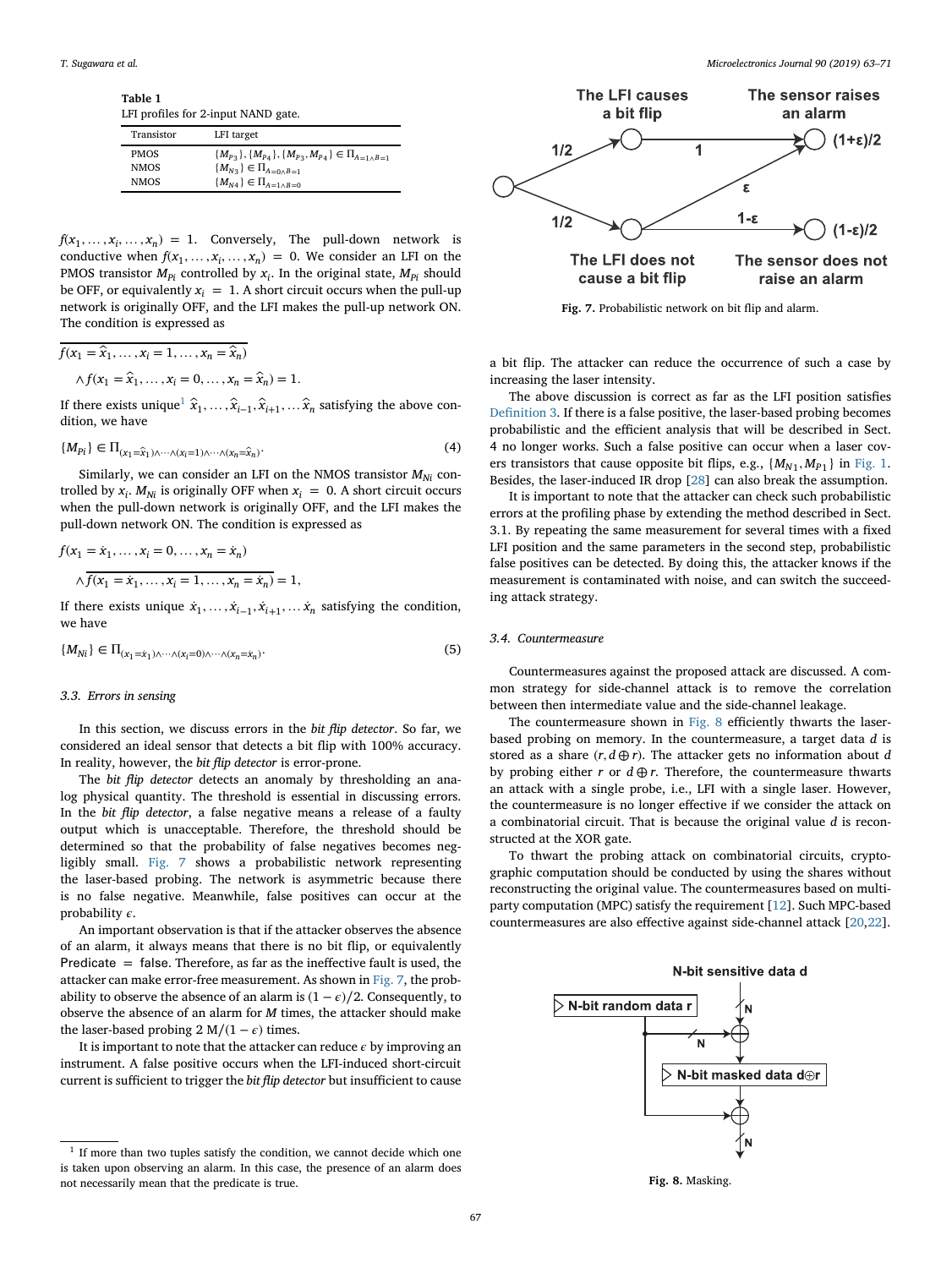Although such an MPC-based countermeasure is costly, $2$  it can be an efficient option because it is effective against two attacks: if we use an MPC-based countermeasure against SCA, the protection against the proposed attack comes for free.

#### **4. Cryptanalysis using sensor-based probing**

# *4.1. Attack model*

We model the laser-based probing in the context of cryptanalysis. Firstly, we consider a chosen-message attack in which an attacker can choose an input message. That is modeled by the oracle in Alg. 2. The attacker firstly determines a target Predicate and the corresponding LFI position  $T \in \Pi_{\text{Predictive}}$ . Then, the attacker calls an encryption with a message *m* and makes LFI based on the profile. When the attacker observes the absence of an alarm, the attacker learns that Predicate  $=$  false and obtains a ciphertext. If there is an alarm, on the other hand, the attacker learns that Predicate  $=$  true and obtains the null symbol *⊥* meaning that a ciphertext is unavailable. Alg. 2 is different from conventional probing attacks on the point ciphertext can be unavailable.

Secondly, we consider a ciphertext-only attack in which an attacker can neither choose nor know a message. The ciphertext-only attack is commonly considered in a theoretical analysis of cryptography and is also practical. For Example, in a variant of challenge and response authentication, a verifier generates a message *m* and encrypts it to a ciphertext  $c = Enc_k(m)$ . Then, the verifier sends *c* to a prover. The prover decrypt the message with a pre-shared key K and recovers a message  $m' = Dec_k(c)$ . Then, the prover sends  $m'$  back to the prover. The verifier authenticates the prover upon  $m = m'$ . In the above setting, an attack by a malicious prover is a ciphertext-only attack.

The side-channel oracle in the ciphertext-only attack is shown in Alg. 3. In this case, the attacker observes either (true, *c*) or (false,  $\perp$ ). It is important that (false*, ⊥*) is hardly exploitable because the attacker has neither a plaintext nor a ciphertext. Therefore, the attacker should rely on the ineffective case (false*, ⊥*) for analysis.

**Algorithm 2** Chosen-message attack oracle CPA(*m, T*) **Require:** Message *m* and the position of LFI  $T \in \Pi_{\text{Predict}}$ **Ensure:** The value of the Predicate and a ciphertext if available 1:  $c \leftarrow Enc_K(m)$  meanwhile laser-based probing

```
p \leftarrow L_{Predict}(T) is conducted.
```

```
2: if p = true then
```
- 3: Return (true*, c*)
- 4: **else**
- 5: Return (false*, ⊥*)
- 6: **end if**

**Algorithm 3** Ciphertext-only attack oracle COA(*T*). **Require:** The position of LFI  $T \in \Pi_{\text{Predicte}}$ 

**Ensure:** The value of the Predicate and a ciphertext if available 1:  $m \leftarrow U\{0, 1\}^{128}$ 

- 2:  $(p, c) \leftarrow \text{CPA}(m, T)$
- 3: Return (*p, c*)

We discuss the best attacks on AES in different conditions based on [Table 2.](#page-6-1) Firstly, we consider the error-free case. The case without fault negatives as discussed in the Sect. 3.3 also falls in this category. In the chosen-plaintext attack, the conventional probing attack by Schmidt and Kim [\[26\]](#page-9-11) is still effective to attack AES. With the Schmidt-Kim attack, a full AES key can be recovered by using only one LFI position and 168 encryption queries on average. Since the Schmidt-Kim attack

| Table 2 |               |
|---------|---------------|
|         | Attack table. |

<span id="page-6-1"></span>

| Errors | Conditions       | Best attack          | #Probe | #Query |
|--------|------------------|----------------------|--------|--------|
| No     | Chosen-plaintext | Schmidt and Kim [26] |        | 168    |
| No     | Ciphertext-only  | This work            | 16     | 128    |
| No     | Ciphertext-only  | This work            |        | 132    |
| Yes    | Ciphertext-only  | <b>SIFA [9]</b>      | 16     | -      |

relies on the chosen plaintext, it cannot be used under the ciphertextonly attack. Therefore the ones described in the next sections are the best attacks.

Secondly, we consider the case in which the result of probing is contaminated with noise. This is beyond the scope of the conventional probing attack. So far, the best attack to exploit the leakage is SIFA [\[9\]](#page-8-10) described in Sect. 2.3. If we consider a SIFA on the AES S-boxes in the 10th round, 16 distinct probes are needed. The number of queries to recover the key depends on the signal-to-noise ratio and thus not shown in [Table 2.](#page-6-1)

#### *4.2. Probing on the 10th round*

We discuss the attack on the 10th round of AES by exploiting the leakage in the ciphertext-only attack described in Alg. 3. The attack assume a LFI target in which Predicate is univariate, i.e., a bit-set/reset fault. This is a simple extension of the Clavier-Wurcker attack [\[6\]](#page-8-9) considering a bit-set/reset fault (cf. byte-wise fault).

We consider a bit-reset fault at the most significant bit (MSB) of an S-box input denoted by MSB[S-box−<sup>1</sup>(*z*)] where *z* is an Sbox output. In other words, the attacker uses the LFI position  $T \in$ ΠMSB[S-box−1(*z*)]=1. The attacker obtain a set of correct ciphertexts  ${c_1, \ldots, c_N}$  by Alg. 3. In the correct ciphertexts, the Predicate is false and thus MSB[S-bo $x^{-1}(z)$ ] = 0.

The set of ciphertexts can be analyzed using Alg. 4. The procedure has a nested loop for all the key candidates and ciphertexts. At the line  $#4$ , a target byte x is extracted from a ciphertext  $c_i$  by a sub-routine namely slice. Then, MSB of an S-box input MSB[S-box<sup>-1</sup>( $x \oplus k$ )] is calculated based on a hypothetical key byte *k*. For a correct key candidate *k*∗,

<span id="page-6-2"></span>
$$
\forall x \quad \text{MSB[S-box}^{-1}(x \oplus k^*)] = 0. \tag{6}
$$

Accordingly, a set of key candidates satisfying Eq. [\(6\)](#page-6-2) for any *ci*, denoted by  $K$ , is returned.

The number of key candidates is roughly halved for each ciphertext. Therefore, a correct key is recovered with roughly 8 ciphertexts. By repeating the same procedure, the remaining key bytes can be recovered. For full-key recovery, 16 distinct LFI positions are needed. Accordingly, the analysis uses  $8 \times 16 = 128$  correct ciphertexts.

> **Algorithm 4** Attack using probing on the 10th round. **Require:** A set of ciphertexts  $\{c_1, \ldots, c_N\}$ . **Ensure:** A set of key candidates  $K$ . 1:  $\mathcal{K} \leftarrow \{0, \ldots, 2^8 - 1\}$ 2: **for**  $k = 0, ..., 2^8 - 1$  **do** 3: **for**  $i = 1, ..., N$  **do** 4:  $x \leftarrow slice(c_i)$ 5:  $t_i \leftarrow \text{MSB}[S - box^{-1}(x \oplus k)]$ <br>6: **end for** 6: **end for** 7: **if not**  $t_1 = t_2 = \cdots t_N = 0$  **then** 8:  $\mathcal{K} \leftarrow \mathcal{K} \setminus \{k\}$ 9: **end if** 10: **end for** 11: Return  $\mathbf{r}$

<span id="page-6-0"></span><sup>2</sup> Moradi et al. reported that the circuit area becomes 400% larger using an MPC-based countermeasure with 3 shares [\[20\]](#page-9-15).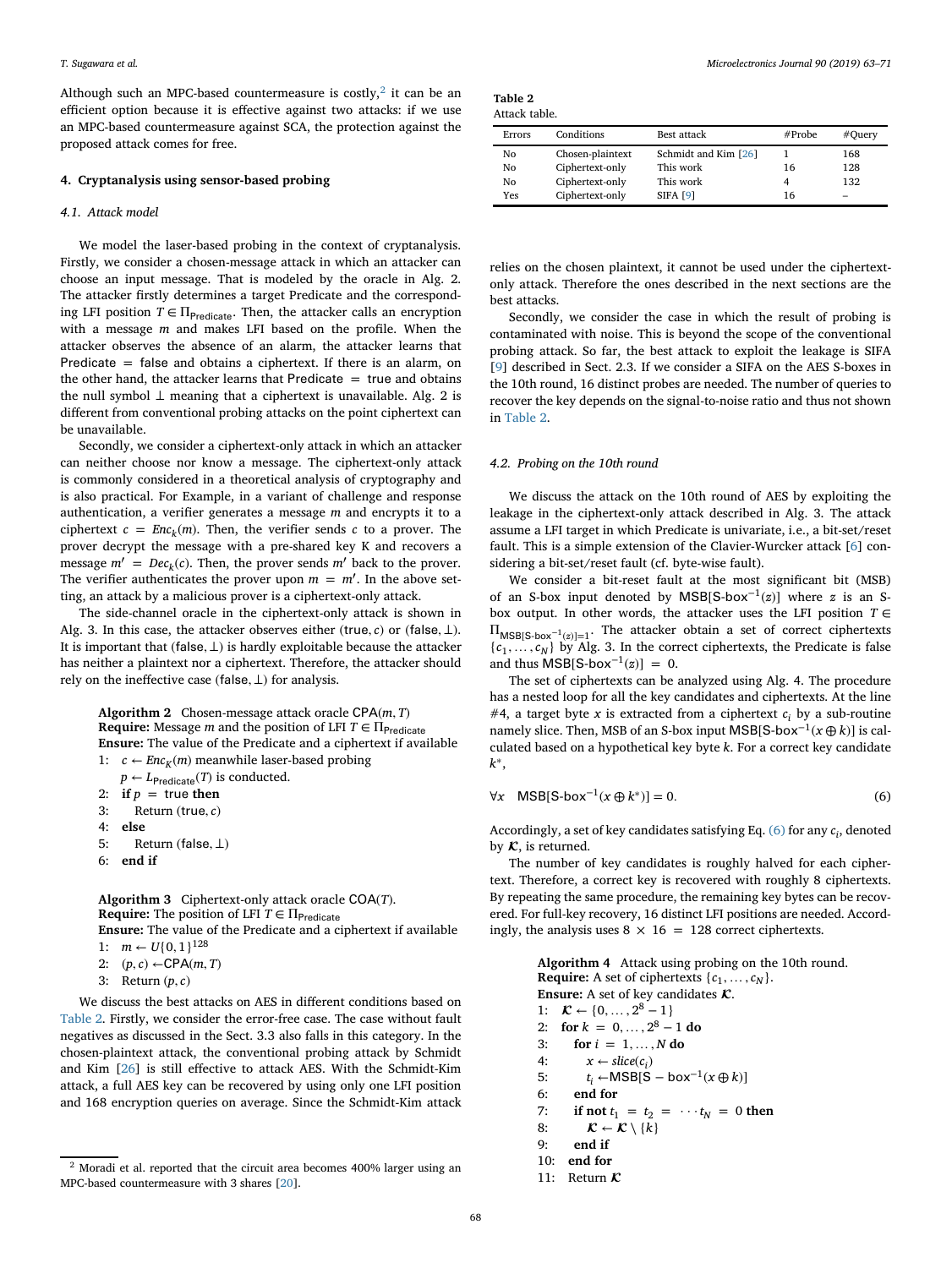# *4.3. Probing on the 9th round*

We discuss the attack on the 9th round of AES in the ciphertext-only attack. The extension to the 9th round is not straightforward. The differential analysis is a common strategy for extending a target round [\[26\]](#page-9-11). We cannot use the strategy because a faulty ciphertext is unavailable. Moreover, since this is the ciphertext-only attack, a difference between messages is also unavailable. To address the problem, a technique from Matsui's linear cryptanalysis [\[16\]](#page-9-17) is introduced.

We first define some notations. The 16-byte AES state is represented by *S*Label in which Label is a text representing the round and operation. Each byte in the state is represented as

$$
S^{\text{Label}} = \begin{bmatrix} s_{\text{table}}^{\text{Label}} & s_{\text{label}}^{\text{Label}} \\ s_{\text{00}}^{\text{Label}} & s_{\text{label}}^{\text{Label}} \\ s_{\text{01}}^{\text{Label}} & s_{\text{label}}^{\text{Label}} \\ s_{\text{02}}^{\text{Label}} & s_{\text{label}}^{\text{Label}} \\ s_{\text{03}}^{\text{Label}} & s_{\text{label}}^{\text{Label}} \\ s_{\text{03}}^{\text{Label}} & s_{\text{label}}^{\text{Label}} \\ s_{\text{13}}^{\text{Label}} & s_{\text{12}}^{\text{Label}} \\ s_{\text{13}}^{\text{Label}} & s_{\text{23}}^{\text{Label}} \end{bmatrix}, \tag{7}
$$

where  $s_{ij}^{\text{Label}} \in GF(2^8)$ . When a bit-level representation is needed, the *l*-th bit of  $s_{ij}^{\text{Label}}$  is denoted by  $s_{ij}^{\text{Label}}(l)$ . In addition, we introduce the masking:

**Definition 4.** [Masking of elements over  $GF(2^8)$ ] Masking  $\psi$ :  $(GF(2^8) \times GF(2^8) \rightarrow GF(2))$  is a map defined by

$$
\psi(a,b) = \bigoplus_{i=0}^{7} \{a(i) \wedge b(i)\}.
$$
\n(8)

We describe the proposed attack using the diagram in [Fig. 9.](#page-7-0) We consider MixColumns given by

$$
\begin{bmatrix} y_0 \\ y_1 \\ y_2 \\ y_3 \end{bmatrix} = \begin{bmatrix} 2 & 3 & 1 & 1 \\ 1 & 2 & 3 & 1 \\ 1 & 1 & 2 & 3 \\ 3 & 1 & 1 & 2 \end{bmatrix} \begin{bmatrix} x_0 \\ x_1 \\ x_2 \\ x_3 \end{bmatrix},
$$
\n(9)

where  $x_i, y_i \in GF(2^8)$ . MSB of  $x_0$  namely  $x_0(7)$  is considered. In that case, the following linear equation is satisfied at probability 1:

$$
\psi(\texttt{0x80},x_0) = \psi(\texttt{0x70},y_0) \oplus \psi(\texttt{0xd0},y_1) \oplus \psi(\texttt{0xb0},y_2) \oplus \psi(\texttt{0x90},y_3)
$$

$$
=\Psi(y_0, y_1, y_2, y_3),\tag{10}
$$

where

$$
\Psi(y_0, y_1, y_2, y_3) = \psi(\mathbf{0} \times \mathbf{70}, y_0) \oplus \psi(\mathbf{0} \times \mathbf{10}, y_1) \oplus \psi(\mathbf{0} \times \mathbf{50}, y_2)
$$

<span id="page-7-2"></span>
$$
\oplus \psi(\text{0x90},y_3).
$$

In the bit-level representation, Eq. [\(10\)](#page-7-1) can also be expressed as

$$
x_0(7) = y_0(6) \oplus y_0(5) \oplus y_0(4) \oplus y_1(7) \oplus y_1(6) \oplus y_1(4)
$$
  

$$
\oplus y_2(7) \oplus y_2(5) \oplus y_2(4) \oplus y_3(7) \oplus y_3(4).
$$
 (11)

Similar linear equation can be found for any  $x_i(j)$  where  $i \in [0, ..., 4]$ ,  $j \in [0, \ldots 7]$ . The linear equation is used in linear cryptanalysis.

The right-hand side of equation [\(10\)](#page-7-1) satisfy that

$$
\Psi(y_0, y_1, y_2, y_3) = \Psi(s_{00}^{\text{MC9}}, s_{01}^{\text{MC9}}, s_{02}^{\text{MC9}}, s_{03}^{\text{MC9}})
$$
  
\n
$$
= \Psi(s_{00}^{\text{AR9}} \oplus k_{00}^0, s_{01}^{\text{AR9}} \oplus k_{01}^0, s_{02}^{\text{AR9}} \oplus k_{02}^0, s_{03}^{\text{AR9}} \oplus k_{03}^0)
$$
  
\n
$$
= \Psi(s_{00}^{\text{AR9}}, s_{01}^{\text{AR9}}, s_{02}^{\text{AR9}}, s_{03}^{\text{AR9}}) \oplus \Psi(k_{00}^2, k_{01}^2, k_{02}^0, k_{03}^0).
$$
 (12)

Note that we used the linearity of the map  $\Psi$  to obtain Eq. [\(12\).](#page-7-2) Since the key is fixed,  $\Psi(k_{00}^9, k_{01}^9, k_{02}^9, k_{03}^9)$  is a 1-bit constant.

In the following, we consider a bit-reset fault on  $s_{00}^{\text{SB9}}(7)$ . In other words, the attacker uses the LFI position  $T \in \Pi_{\substack{SB^9(7)=1}}$ . By Alg. 3, the attacker obtain a set of correct ciphertexts  $\{c_1^{\vee}, \dots, c_N\}$  satisfying  $s_{00}^{\text{BB9}}(7) = 0$ . Therefore, The left-hand side of Eq. [\(10\)](#page-7-1) satisfies

$$
\psi(0 \times 80, s_{00}^{\text{SB9}}) = s_{00}^{\text{SB9}}(7) = 0. \tag{13}
$$

By combining Eqs. [\(10\), \(12\) and \(13\),](#page-7-1) we get

<span id="page-7-3"></span>
$$
\Psi(s_{00}^{\text{AR9}}, s_{01}^{\text{AR9}}, s_{02}^{\text{AR9}}, s_{03}^{\text{AR9}}) = \text{constant.}
$$
 (14)

Eq. [\(14\)](#page-7-3) is used as a distinguisher. Alg. 5 shows the proposed attack procedure. The input to the algorithm is a set of ciphertexts namely  $\{c_1, \ldots, c_N\}$  satisfying that the Predicate is false. In other words,  $s_{00}^{\text{SB9}}(7) = 0$  is satisfied for any *c<sub>i</sub>*. The purpose of the algorithm is to recover 4 bytes of the round key  $K^{10}$  namely  $k_{00}^{10}$ ,  $k_{13}^{10}$ ,  $k_{22}^{10}$ , and  $k_{31}^{10}$ . The procedure has a nested loop: the outer loop is for examining all the 32-bit key space meanwhile the inner loop is for  $\{c_1, \ldots, c_N\}$ .

<span id="page-7-1"></span>At the line #5, the corresponding bytes namely  $c_{00}$ ,  $c_{13}$ ,  $c_{22}$ , and  $c_{31}$  are extracted from  $c_i$  by the sub-procedure slice4. Then, the 4-byte intermediate state  $s_{00}^{\text{AR9}}$ ,  $s_{01}^{\text{AR9}}$ ,  $s_{02}^{\text{AR9}}$ , and  $s_{03}^{\text{AR9}}$  are calculated based on a hypothetical key *k*. Then, a 1-bit value *ti* is evaluated as



<span id="page-7-0"></span>**Fig. 9.** Illustration of attack by probing on the 9th round.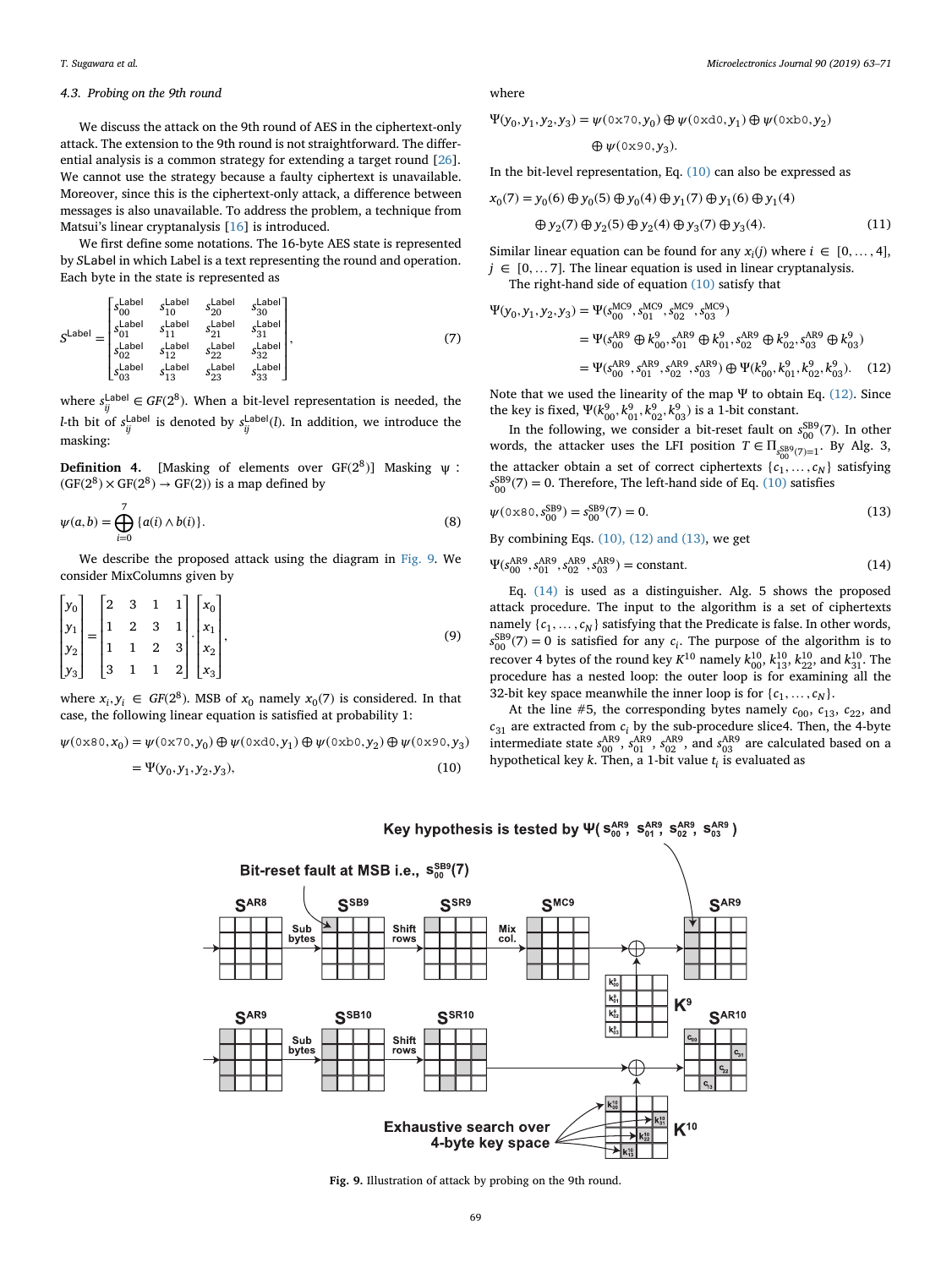$$
t_i \leftarrow \Psi(s_{00}^{\text{AR9}}, s_{01}^{\text{AR9}}, s_{02}^{\text{AR9}}, s_{03}^{\text{AR9}})
$$
\n
$$
\tag{15}
$$

For a correct key candidate, *ti* should be the same for any *i* because of Eq. [\(14\).](#page-7-3) Therefore, the key candidate remains if  $t_1 = t_2 = \cdots = t_N$ . Otherwise, the candidate is rejected. Finally, the algorithm output a set of remaining key candidates  $\mathcal{K}$ .

**Algorithm 5** Attack using probing on the 9th round. **Require:** A set of ciphertexts  $\{c_1, \ldots, c_N\}$ . **Ensure:** A set of key candidates  $K$ . 1:  $\mathcal{K} \leftarrow \{0, \ldots, 2^{32} - 1\}$ 2: **for**  $k = 0, ..., 2^{32} - 1$  **do** 3:  $k_{00}^{10} \| k_{13}^{10} \| k_{22}^{10} \| k_{31}^{10} \leftarrow k$ 4: **for**  $i = 1,...,N$  do 5:  $(c_{00}, c_{13}, c_{22}, c_{31}) \leftarrow slice4(c_i)$ <br>6:  $s_{00}^{AB} \leftarrow S-box^{-1}(c_{00} \oplus k_{00}^{10})$ 6:  $s_{00}^{\text{AR9}}$  ← S-box<sup>-1</sup>( $c_{00}$  ⊕  $k_{00}^{10}$ ) 7:  $s_{01}^{\text{AR9}}$  ← S-box<sup>-1</sup>( $c_{13}$  ⊕  $k_{13}^{\text{10}}$ ) 8:  $s_{02}^{\text{ÅR9}}$  ← S-box<sup>-1</sup>( $c_{22}$  ⊕  $k_{22}^{\text{I0}}$ ) 9:  $s_{03}^{\text{AR9}}$  ← S-box<sup>-1</sup>( $c_{31}$  ⊕  $k_{31}^{\overline{10}}$ ) 10:  $t_i \leftarrow \Psi(s_{00}^{\text{AR9}}, s_{01}^{\text{AR9}}, s_{02}^{\text{AR9}}, s_{03}^{\text{AR9}})$ 11: **end for** 12: **if not**  $t_1 = t_2 = \cdots = t_N$  **then** 13:  $\mathcal{K} \leftarrow \mathcal{K} \setminus \{k\}$ 14: **end if** 15: **end for** 16: Return  $\mathcal{K}$ 

Similarly to the 10th round attack, the number of key candidates is roughly halved for each ciphertext. However, one extra ciphertext is needed to fix the unknown constant in Eq. [\(14\)](#page-7-3) determined by  $Ψ(k<sub>00</sub><sup>8</sup>, k<sub>01</sub><sup>9</sup>, k<sub>02</sub><sup>9</sup>, k<sub>93</sub><sup>9</sup>).$  As a result, the key space is expected to be reduced to 32 − (*N* − 1) bits by using *N* ciphertexts and run Alg. 5. Therefore, the expected number of ciphertexts needed to determine the 4 key bytes uniquely is 33. The attacker repeats the same procedure for different columns to get the remaining bytes of the key. As a result, full key recovery needs laser injections to 4 different positions and  $4 \times 33 = 132$  ciphertexts.

Alg. 5 is verified through an experiment. In the experiment, a set of ciphertexts with a constraint that  $s_{00}^{SB9}(7) = 0$  is generated by sim-<br>ulation. Then, Alg. 5 is executed, and the number of remaining key candidates are evaluated. [Table 3](#page-8-12) summarizes the number of ciphertexts *N*, the number of remaining key candidate  $|\mathcal{K}|$ , and the number of remaining key bits  $log_2|\mathcal{K}|$ . The result clearly shows that  $log_2|\mathcal{K}| \approx$  $32 - (N - 1)$  as expected.

| Table 3              |  |
|----------------------|--|
| Experimental result. |  |

<span id="page-8-12"></span>

| $#$ ciphertexts N | # remaining key candidates $ \mathcal{K} $ | $log_2 \mathcal{K} $ |
|-------------------|--------------------------------------------|----------------------|
| 1                 | 4294967296                                 | 32.00                |
| $\overline{2}$    | 2147495936                                 | 31.00                |
| 3                 | 1073678336                                 | 30.00                |
| $\vdots$          | İ                                          | ፡                    |
| 20                | 8166                                       | 13.00                |
| 21                | 4092                                       | 12.00                |
| 22                | 2041                                       | 11.00                |
| 23                | 1009                                       | 9.98                 |
| 24                | 499                                        | 8.96                 |
| 25                | 262                                        | 8.03                 |
| 26                | 130                                        | 7.02                 |
| 27                | 77                                         | 6.27                 |
| 28                | 40                                         | 5.32                 |
| 29                | 19                                         | 4.25                 |
| 30                | 9                                          | 3.17                 |
| 31                | 5                                          | 2.32                 |
| 32                | 3                                          | 1.58                 |
| 33                | $\overline{2}$                             | 1.00                 |
| 34                | 1                                          | 0.00                 |
|                   |                                            |                      |

# **5. Conclusion**

In this paper, we conducted the first security evaluation of the sensor-based countermeasures against laser fault injection. The attack transforms a sensor into a side-channel oracle that enables an attacker to probe an internal state of a target chip non-invasively. The proposed attack is applicable to any countermeasures as far as the following two conditions are satisfied: (i) the target obeys bit-set/reset fault model and (ii) an alarm is raised on a bit flip. The leakage can be used to attack cryptography. Notably, with the proposed cryptanalytic technique, AES can be attacked using 132 ciphertexts even under the ciphertext-only setting.

Experimental verification of the proposed attack using a chip having a sensor-based countermeasure is an important open problem. The proposed cryptanalytic technique works with the bit-set and bit-reset faults only. An attack that efficiently exploits the LFI position corresponding to a multivariate Predicate is an open problem.

# **Acknowledgement**

We thank the anonymous reviewers for their valuable comments. The study is supported by JSPS KAKENHI Grant Number JP18H05289 and JP18K18047.

# **References**

- <span id="page-8-0"></span>[1] Dan Boneh, Richard A. DeMillo, Richard J. Lipton, On the importance of checking cryptographic protocols for faults (extended abstract), in: Fumy Walter (Ed.), [Advances in Cryptology - EUROCRYPT 97, International Conference on the Theory](http://refhub.elsevier.com/S0026-2692(18)30953-4/sref1) and Application of Cryptographic Techniques, Konstanz, Germany, May 11-15, 1997, Proceeding, Volume 1233 of Lecture Notes in Computer Science, Springer, 1997, pp. 37–51.
- <span id="page-8-4"></span>[2] Possamai Bastos Rodrigo, Leonel Acunha Guimaraes, Frank Sill Torres, Laurent [Fesquet, Architectures of bulk built-in current sensors for detection of transient](http://refhub.elsevier.com/S0026-2692(18)30953-4/sref2) faults in integrated circuits, Microelectron. J. 71 (2018) 70–79.
- <span id="page-8-2"></span>[3] [Eli Biham, Adi Shamir, Differential fault analysis of secret key cryptosystems, in:](http://refhub.elsevier.com/S0026-2692(18)30953-4/sref3) Burton S. Kaliski Jr. (Ed.), Advances in Cryptology - CRYPTO 97, 17th Annual International Cryptology Conference, Santa Barbara, California, USA, August 17-21, 1997, Proceedings, Volume 1294 of Lecture Notes in Computer Science, Springer, 1997, pp. 513–525.
- <span id="page-8-5"></span>[4] [Champeix Clement, Nicolas Borrel, Jean-Max Dutertre, Robisson Bruno, Mathieu](http://refhub.elsevier.com/S0026-2692(18)30953-4/sref4) Lisart, Alexandre Sarafianos, Experimental validation of a bulk built-in current sensor for detecting laser-induced currents, in: 21st IEEE International On-Line Testing Symposium, IOLTS 2015, Halkidiki, Greece, July 6-8, 2015, IEEE, 2015, pp. 150–155.
- <span id="page-8-3"></span>[5] Renesas Technology Corporation. Ic Card System Using Photo-Detectors for Protection, 2003. US Patent US7042752.
- <span id="page-8-9"></span>[6] [Christophe Clavier, Wurcker Antoine, Reverse engineering of a secret AES-like](http://refhub.elsevier.com/S0026-2692(18)30953-4/sref6) cipher by ineffective fault analysis, in: Fischer and Schmidt [10], 2013, pp. 119–128.
- <span id="page-8-1"></span>[7] Jean-Max Dutertre, Vincent Beroulle, Philippe Candelier, Stephan De Castro, Louis-Barthelemy Faber, Marie-Lise Flottes, Philippe Gendrier, David Hely, Regis Leveugle, Paolo Maistri, Giorgio Di Natale, Athanasios Papadimitriou, and Bruno Rouzeyre. Laser fault injection at the CMOS 28 nm technology node: an analysis of the fault model. In Fischer and Schmidt [10], pages 16.
- <span id="page-8-6"></span>[8] Jean-Max Dutertre, Possamai Bastos Rodrigo, Potin Olivier, Marie-Lise Flottes, Rouzeyre Bruno, Giorgio Di Natale, Sensitivity tuning of a bulk built-in current [sensor for optimal transient-fault detection, Microelectron. Reliab. 53 \(911\) \(2013\)](http://refhub.elsevier.com/S0026-2692(18)30953-4/sref8) 1320–1324.
- <span id="page-8-10"></span>[9] Christoph Dobraunig, Maria Eichlseder, Thomas Korak, Stefan Mangard, Florian [Mendel, Robert Primas, SIFA: exploiting ineffective fault inductions on symmetric](http://refhub.elsevier.com/S0026-2692(18)30953-4/sref9) cryptography, IACR Trans. Cryptogr. Hardw. Embed. Syst. 2018 (3) (2018) 547–572.
- <span id="page-8-7"></span>[10] Clemens Helfmeier, Dmitry Nedospasov, Christopher Tarnovsky, Jan Starbug Krissler, Christian Boit, Jean-Pierre Seifert, Breaking and entering through the silicon, in: Ahmad-Reza Sadeghi, Virgil D. Gligor, Moti Yung (Eds.), 2013 ACM [SIGSAC Conference on Computer and Communications Security, CCS13, Berlin,](http://refhub.elsevier.com/S0026-2692(18)30953-4/sref10) Germany, November 4-8, 2013, ACM, 2013, pp. 733–744.
- <span id="page-8-8"></span>[11] Helena Handschuh, Paillier Pascal, Jacques Stern, Probing attacks on tamper-resistant devices, in: etin Kaya Ko, Christof Paar (Eds.), Cryptographic Hardware and Embedded Systems, First International Workshop, CHES99, [Worcester, MA, USA, August 12-13, 1999, Proceedings, Volume 1717 of Lecture](http://refhub.elsevier.com/S0026-2692(18)30953-4/sref11) Notes in Computer Science, Springer, 1999, pp. 303–315.
- <span id="page-8-11"></span>[12] Yuval Ishai, Sahai Amit, A. Wagner David, Private circuits: securing hardware against probing attacks, in: Dan Boneh (Ed.), Advances in Cryptology - CRYPTO [2003, 23rd Annual International Cryptology Conference, Santa Barbara, California,](http://refhub.elsevier.com/S0026-2692(18)30953-4/sref12) USA, August 17-21, 2003, Proceedings, Volume 2729 of Lecture Notes in Computer Science, Springer, 2003, pp. 463–481.